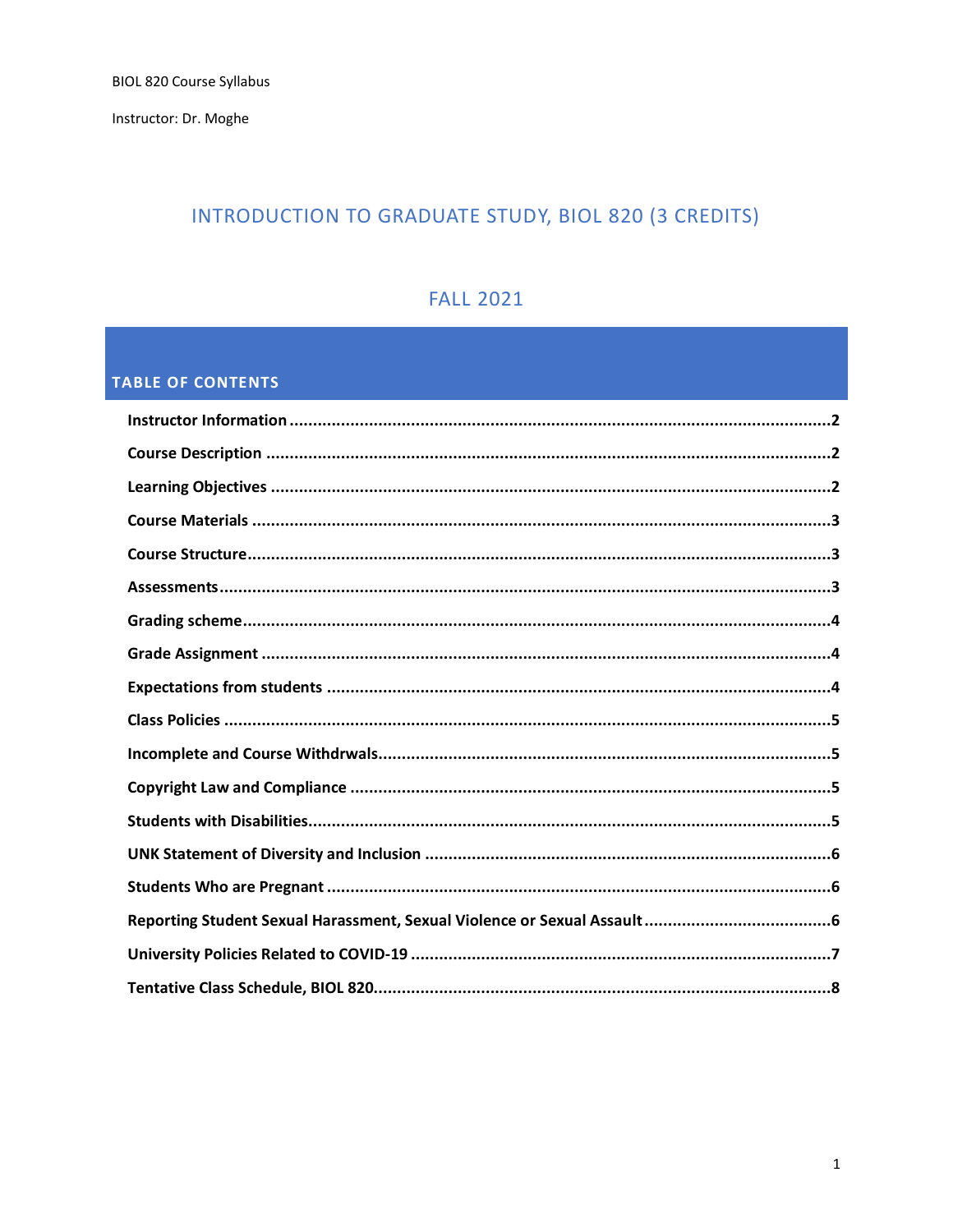Instructor: Dr. Moghe

#### <span id="page-1-0"></span>INSTRUCTOR INFORMATION

Instructor: Dr. Saili Moghe

#### Email: [moghes1@unk.edu](mailto:moghes1@unk.edu)

Office Hours: You may contact me through email (using your Lopermail account) or Canvas inbox messages. The "General Questions" discussion board on Canvas can also be used to post general comments/questions/concerns. I will respond to emails, inbox messages and discussion board posts within 48 hours. If a video/voice call appointment is needed, please email me to set up a time.

### <span id="page-1-1"></span>COURSE DESCRIPTION

An introduction to graduate study and requirements at UNK, with emphasis on research methods and biological techniques for the professional teacher and biologist will be provided. Students will gain an appreciation for the scientific method by formulating good scientific questions including sound null and alternative hypotheses, design experimental methods addressing the hypotheses, and propose appropriate statistical tests for evaluation of results. Students will practice the art of locating and understanding scientific literature. In addition, students will engage in scientific writing, which will include the submission of a research proposal.

### <span id="page-1-2"></span>LEARNING OBJECTIVES

- 1. Understand the requirements for the degree program (thesis and non-thesis) and complete plausible plans for completion of the degree requirements.
- 2. Effectively apply appropriate formatting, style and language in professional electronic communications.
- 3. Develop scientific questions and develop testable hypotheses to answer a specific aspect of a scientific question.
- 4. Effectively search for scientific literature using open-source databases and UNK Library resources.
- 5. Design methods to test a scientific hypothesis with an understanding of the interdependence of data collection and statistical methods.
- 6. Effectively read scientific literature.
- 7. Appreciate the role of the IACUC and IRB in research projects.
- 8. Complete a generic application for funding and have familiarity with common funding sources.
- 9. Write a well-developed scientific review paper on a chosen topic.
- 10. Use proper citation methods and understand the importance of academic honesty.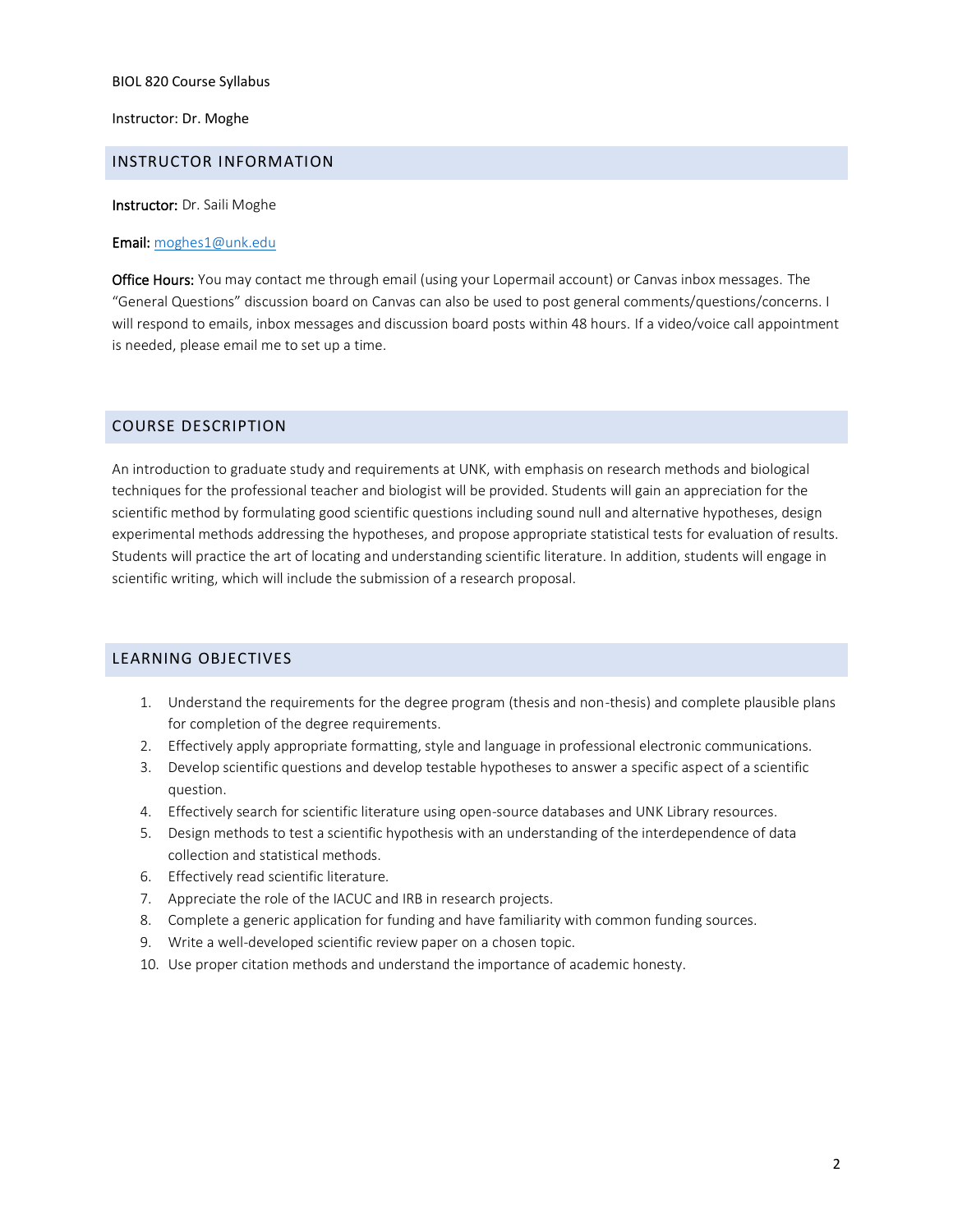#### Instructor: Dr. Moghe

#### <span id="page-2-0"></span>COURSE MATERIALS

- Required Textbooks:
	- o Writing Papers in the Biological Sciences, 7th edition, Victoria E. McMillan, Bedford/St. Martin's, Boston, 2021 (ISBN 9781319268466).
	- o McDonald, J.H. 2014. Handbook of Biological Statistics, 3rd ed. Sparky House Publishing, Baltimore, Maryland. The free PDF is used for this course and can be obtained online. (http://www.biostathandbook.com/HandbookBioStatThird.pdf)
- Technical Requirements:
	- o Full access to a computer and high-speed internet
	- o Word processor for written assignments (including ability to convert into PDF).
	- o Software for spreadsheets (e.g., Open Office Calc, Excel, Calc, Quattro, etc.)

### <span id="page-2-1"></span>COURSE STRUCTURE

Weekly materials will be posted on Canvas every Monday by 8:00 am (CST), and an announcement will always go up at this same time letting you know that all materials are up and provide any information or other details you need to know for the week.

Each week the following will be posted:

- Video lectures
- Outline lecture notes corresponding to the lecture videos
- Assigned readings from the textbook or supplemental readings
- Quiz or Assignment
- Link to the weeks discussion board for questions/concerns/comments
- Any needed supplementary materials/resources

### <span id="page-2-2"></span>ASSESSMENTS

Your progress in class will be assessed by discussions, assignments, and exams.

- Discussions (D) Discussion boards will cover topics introduced during the course. Full credit will require meaningful contribution to the discussion as demonstrated by a minimum of 2 thoughtful postings per discussion (generic "I agree with …" are not viewed as thoughtful). Severe point deductions are assessed for any breach in earnest and intelligent discourse (i.e., cordial comments and discussion that is well intentioned and supported by rational thought, is expected).
- Mini-Assignments (mA) Small assignments done throughout the semester to reinforce introduced concepts and provide an opportunity to practice skills. Instructions will be posted on Canvas.
- Assignments (A) Assignments are more detailed and rigorous than mini-assignments. Instructions will be posted on Canvas.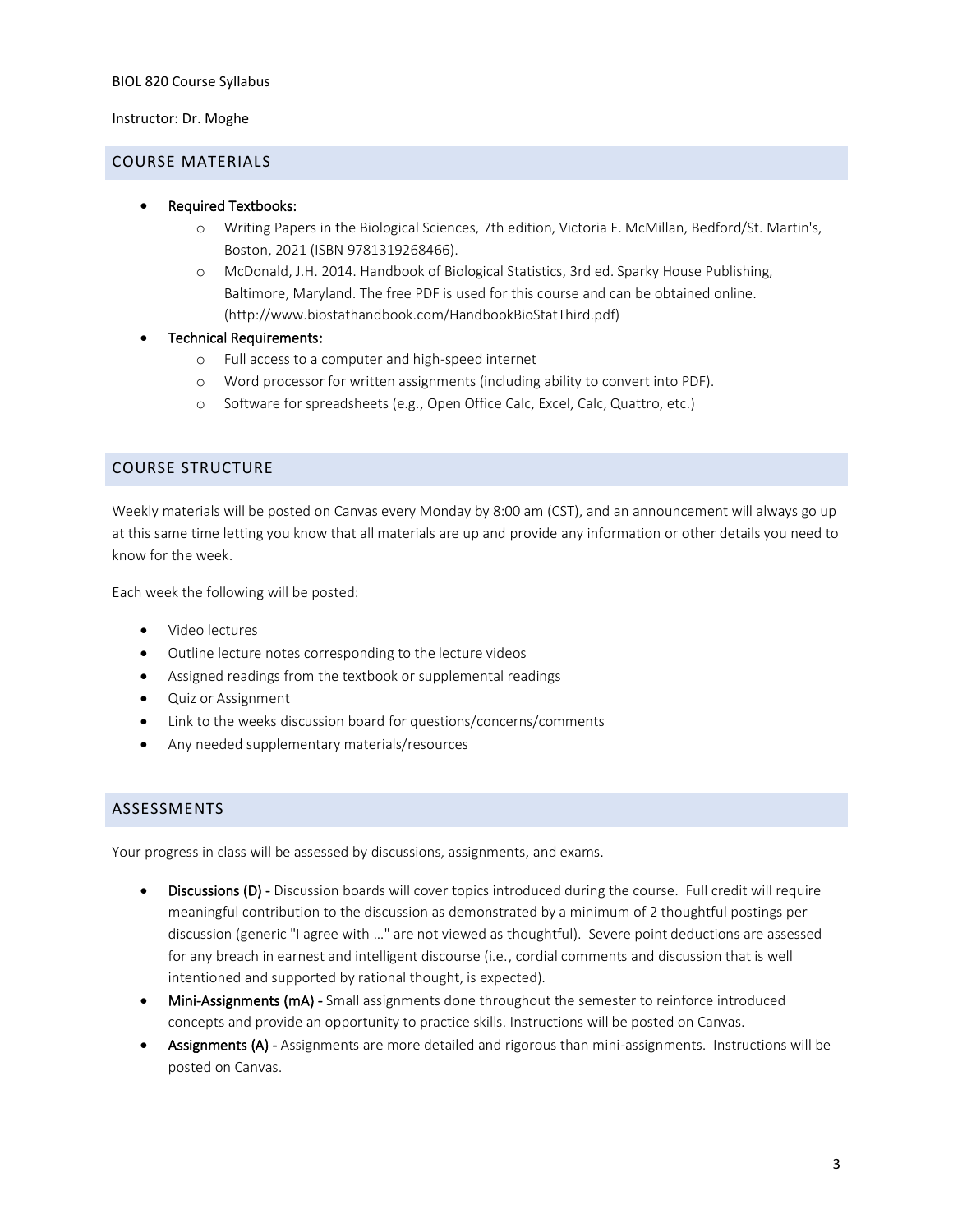#### Instructor: Dr. Moghe

<span id="page-3-0"></span> $\overline{\phantom{a}}$ 

• Exams - Exams will be time-limited, single attempt, "closed book" (no reference to notes, books, or any other external material/information). There will be two parts to each exam. Part A will be 50 multiple choice questions, worth 75 pts (timed at 1 hour) and Part B will be 5 short answer questions worth 25pts (timed at 1 hour)

| GRADING SCHEME                      |               |
|-------------------------------------|---------------|
| <b>ASSESSMENT TYPE</b>              | <b>POINTS</b> |
| 3 Discussions (5 points each)       | 15            |
| 6 Mini Assignments (10 points each) | 60            |
| 6 Assignments                       | 270           |
| A1: Bibliography @ 30 pts           |               |
| A2: Review paper @ 70 pts           |               |
| A3: Hypotheses and design @ 70 pts  |               |
| A4: IRB or IACUC protocol @ 30 pts  |               |
| A5: Student grant reviews @ 20 pts  |               |
| A6: Generic grant @ 50 pts          |               |
| 3 Exams (100 points each)           | 300           |
| <b>Total Points</b>                 | 645           |

## GRADE ASSIGNMENT

| A+   | 97 - 100%  | B+ | 88 - 89%   | C+                            | 78 - 79%    | D+ | 68 - 69%   | Below 60% |
|------|------------|----|------------|-------------------------------|-------------|----|------------|-----------|
|      | $93 - 96%$ |    | $83 - 87%$ | $\check{ }$                   | 77%         |    | $63 - 67%$ |           |
| $A-$ | 90 - 92%   | -B | 80 - 82%   | $\overline{\phantom{a}}$<br>֊ | 72%<br>70 - |    | $60 - 62%$ |           |

Finals grades will be assigned using the following grade scale. All grades are final unless there is a calculation error.

### <span id="page-3-1"></span>EXPECTATIONS FROM STUDENTS

As students enrolled in this class it is your responsibility to meet the following basic expectations:

- Log on to Canvas at least weekly and keep up with the posted course materials. Make sure that you read the Announcements and stay informed about what is happening and going to happen in class.
- Complete exams and quizzes within the time that they are available and make any assignment submissions by the given deadlines (keep in mind all times are in Central Standard Time, so please account for any time differences if needed).
- Seek help when you need it and do not wait till the last moment to do this.
- You are encouraged to utilize the discussion board not only for any comments/questions/concerns that you may have, but also to interact with your classmates (provided you keep such interactions primarily related to the class). Always be respectful to everyone when using discussion boards.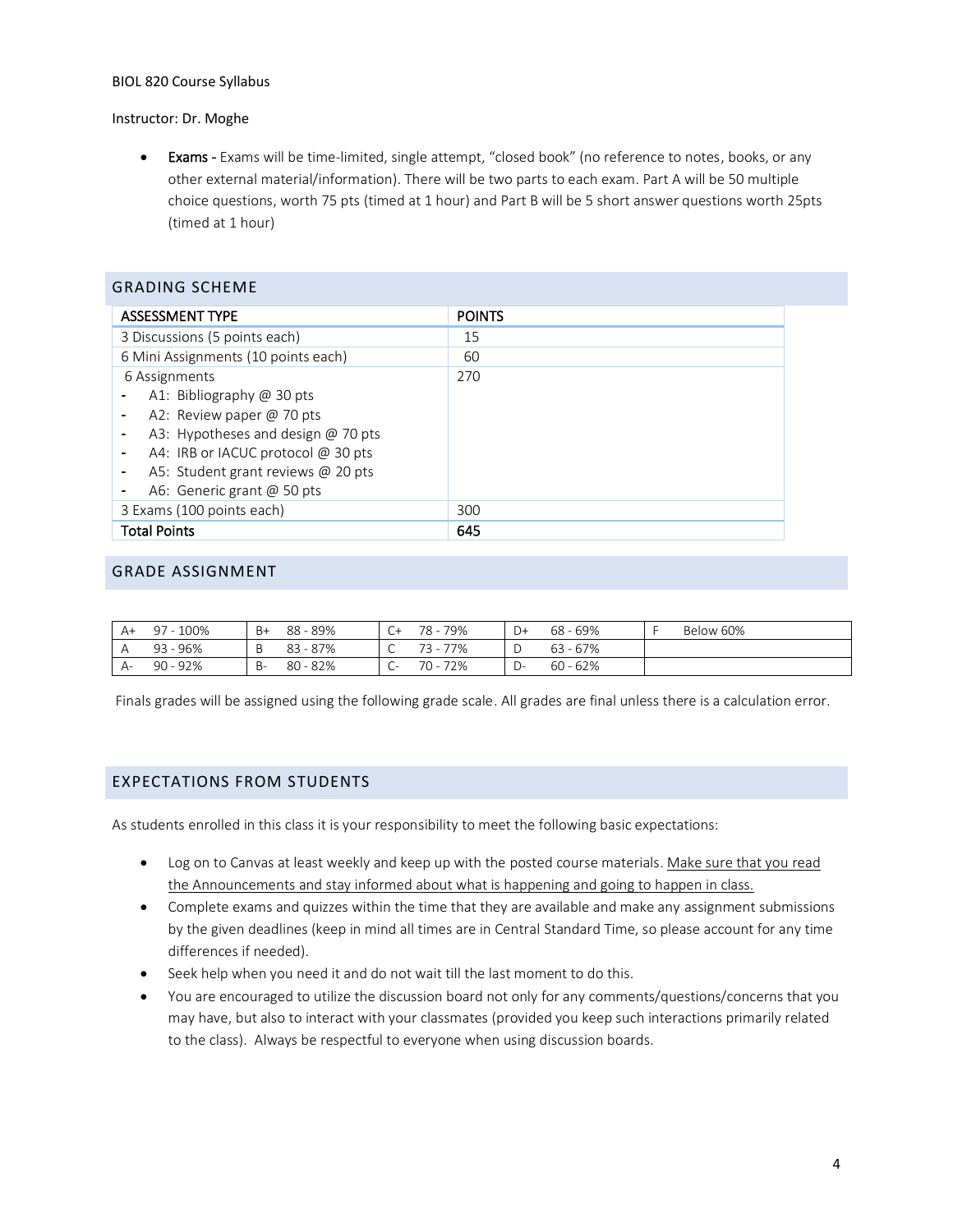#### Instructor: Dr. Moghe

Understandably, you all have several commitments in your life other than this class. Nonetheless, as a student who has registered for this class, it is your full responsibility to ensure that you can meet the above requirements and commit the needed time for this course.

### <span id="page-4-0"></span>CLASS POLICIES

- Assignments, quizzes, exams will receive zero (0) points if they are not completed by the given due dates
- Extensions or rescheduling of exams/quizzes/assignments will NOT be possible unless circumstances are exceptional – a legitimate excuse (based on my discretion) with provided documentation will be required for such considerations
- Policy on academic dishonesty: Anyone caught plagiarizing or cheating on any exercise you will receive a 0 for that exercise; subsequent violations will result in referral to the Vice Chancellor for Academic Affairs for dismissal from the university. UNK's Students Code of Conduct is outlined here: [https://www.unk.edu/offices/reslife/\\_documents/university-of-nebraska-at-kearney-student-code-of](https://www.unk.edu/offices/reslife/_documents/university-of-nebraska-at-kearney-student-code-of-conduct.pdf)[conduct.pdf.](https://www.unk.edu/offices/reslife/_documents/university-of-nebraska-at-kearney-student-code-of-conduct.pdf)

### <span id="page-4-1"></span>COURSE WITHDRWALS & INCOMPLETES

Dropping/Withdrawing: Students may withdraw from the course before 5pm, Oct 22 and a (W) will appear on the transcript. Students are responsible for completing this process using the MyBlue self-service. Instructors are not able to withdraw students. If the student drops the class, the (W) will not contribute to the student's overall GPA.

Incomplete: In unusual circumstances beyond the student's control, an incomplete (I) may be issued. The (I) is issued as a final grade with the student having 12 months to complete the necessary work. If the coursework is not completed in this time, the (I) will be converted to a failing grade (F) on the student's transcript. When needed, requests for an Incomplete must be made before the end of the semester and will require valid documentation.

### <span id="page-4-2"></span>COPYRIGHT LAW AND COMPLIANCE

Materials in this course are be protected by copyright and are intended only for the use of students enrolled in this course for the purposes of this course. Materials from this course may not be disseminated, adapted, copied, or published. Any violation of this is a violation of Federal copyright law.

### <span id="page-4-3"></span>STUDENTS WITH DISABILITIES

It is the policy of the University of Nebraska at Kearney to provide flexible and individualized reasonable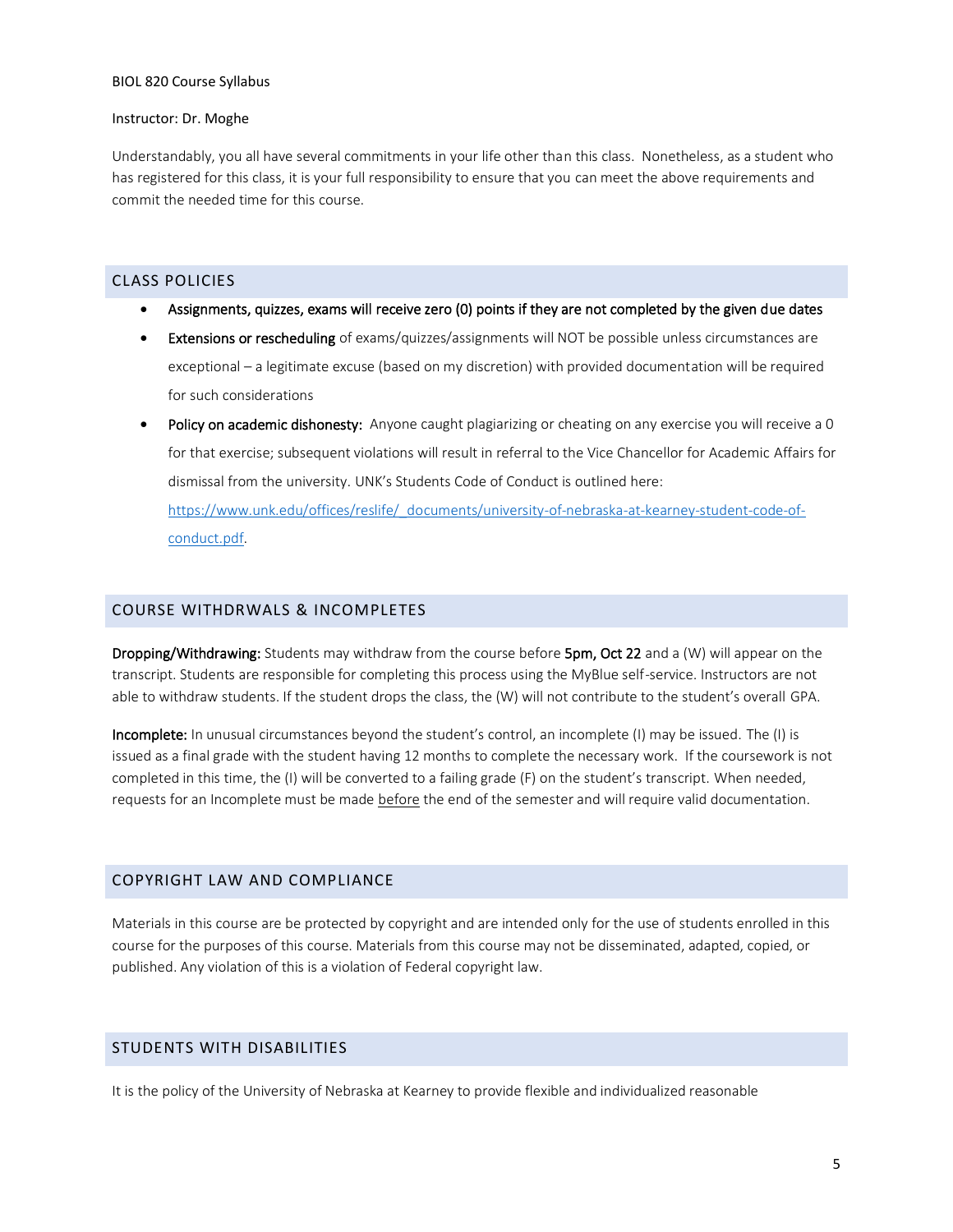#### Instructor: Dr. Moghe

accommodation to students with documented disabilities. To receive accommodation services for a disability, students must be registered with the UNK Disabilities Services for Students (DSS) office, 175 Memorial Student Affairs Building, 308-865-8214 or by email [unkdso@unk.edu.](mailto:unkdso@unk.edu)

### <span id="page-5-0"></span>UNK STATEMENT OF DIVERSITY AND INCLUSION

UNK stands in solidarity and unity with our students of color, our LatinX and international students, our LGBTQIA+ students and students from other marginalized groups in opposition to racism and prejudice in any form, wherever it may exist. It is the job of institutions of higher education, indeed their duty, to provide a haven for the safe and meaningful exchange of ideas and to support peaceful disagreement and discussion. In our classes, we strive to maintain a positive learning environment based upon open communication and mutual respect. UNK does not discriminate on the basis of race, color, national origin, age, religion, sex, gender, sexual orientation, disability or political affiliation. Respect for the diversity of our backgrounds and varied life experiences is essential to learning from our similarities as well as our differences. The following link provides resources and other information regarding D&I:<https://www.unk.edu/about/equity-access-diversity.php>

### <span id="page-5-1"></span>STUDENTS WHO ARE PREGNANT

It is the policy of the University of Nebraska at Kearney to provide flexible and individualized reasonable accommodation to students who are pregnant. To receive accommodation services due to pregnancy, students must contact Cindy Ference in Student Health, 308-865-8219. The following link provides information for students and faculty regarding pregnancy rights[.http://www.nwlc.org/resource/pregnant-and-parenting-students-rights-faqs](https://urldefense.proofpoint.com/v2/url?u=http-3A__www.nwlc.org_resource_pregnant-2Dand-2Dparenting-2Dstudents-2Drights-2Dfaqs-2Dcollege-2Dand-2Dgraduate-2Dstudents&d=DwMFAg&c=Cu5g146wZdoqVuKpTNsYHeFX_rg6kWhlkLF8Eft-wwo&r=BJkIhAaMtWY7PlqIhIOyVw&m=RgBL3s2VNHfvD5ReMK2q_PhwYU8dbEt1vxs1BO4WkpQ&s=MmB91XAzaW-E7UPMXPGx9tWJQbTWJYyYzM8gLjhEzQ0&e=)[college-and-graduate-students](https://urldefense.proofpoint.com/v2/url?u=http-3A__www.nwlc.org_resource_pregnant-2Dand-2Dparenting-2Dstudents-2Drights-2Dfaqs-2Dcollege-2Dand-2Dgraduate-2Dstudents&d=DwMFAg&c=Cu5g146wZdoqVuKpTNsYHeFX_rg6kWhlkLF8Eft-wwo&r=BJkIhAaMtWY7PlqIhIOyVw&m=RgBL3s2VNHfvD5ReMK2q_PhwYU8dbEt1vxs1BO4WkpQ&s=MmB91XAzaW-E7UPMXPGx9tWJQbTWJYyYzM8gLjhEzQ0&e=)

### <span id="page-5-2"></span>REPORTING STUDENT SEXUAL HARASSMENT, SEXUAL VIOLENCE OR SEXUAL ASSAULT

Reporting allegations of rape, domestic violence, dating violence, sexual assault, sexual harassment, and stalking enables the University to promptly provide support to the impacted student(s), and to take appropriate action to prevent a recurrence of such sexual misconduct and protect the campus community. Confidentiality will be respected to the greatest degree possible. Any student who believes she or he may be the victim of sexual misconduct is encouraged to report to one or more of the following resources: Local Domestic Violence, Sexual Assault Advocacy Agency 308-237-2599, Campus Police (or Security) 308-865-8911, Title IX Coordinator 308-865- 8655. Retaliation against the student making the report, whether by students or University employees, will not be tolerated. If you have questions regarding this information please contact Mary Chinnock Petroski, Chief Compliance Officer [\(petroskimj@unk.edu](mailto:petroskimj@unk.edu) or phone 308-865-8400).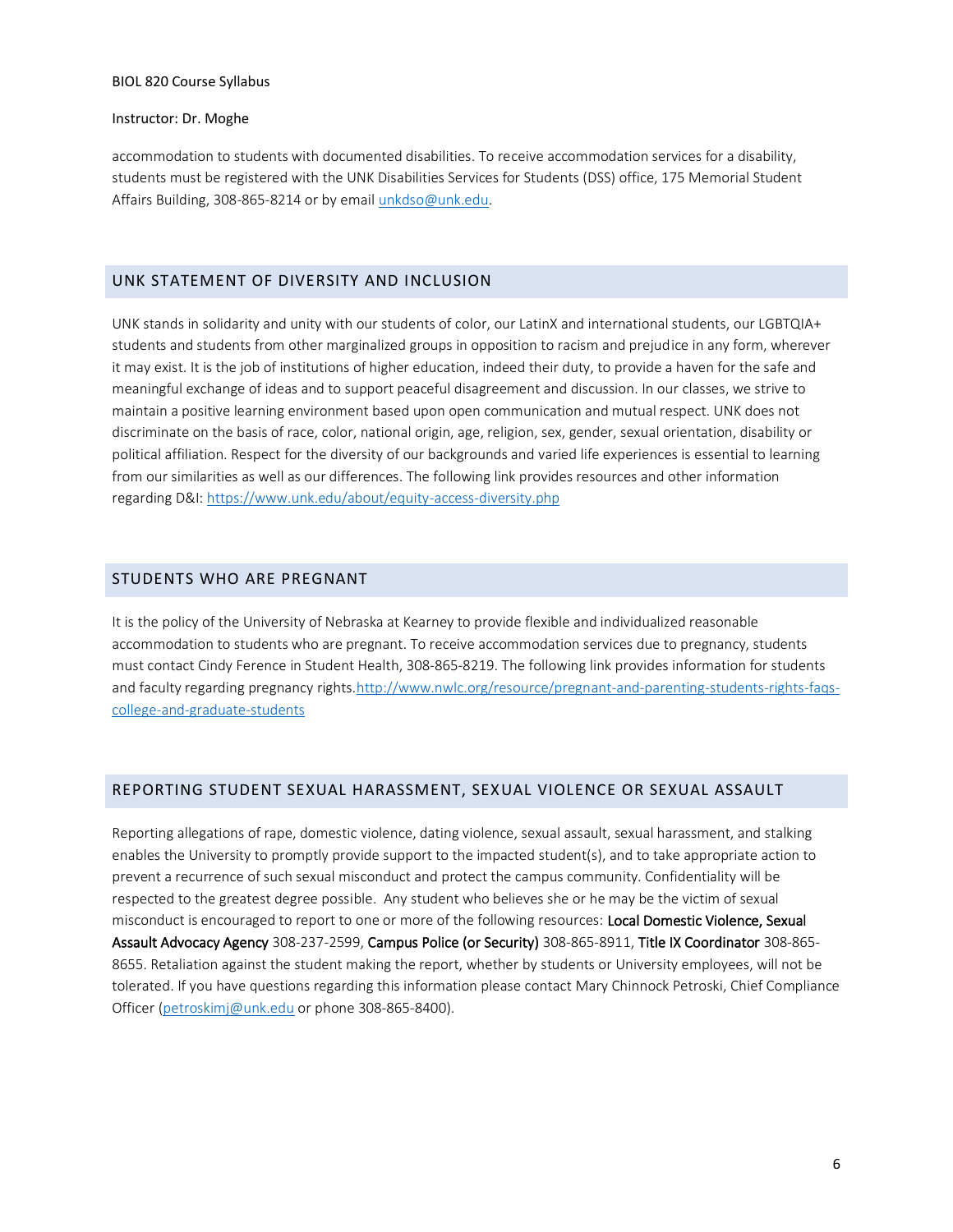#### Instructor: Dr. Moghe

### <span id="page-6-0"></span>UNIVERSITY POLICIES RELATED TO COVID-19

All vaccinated faculty, staff and students, as well as visitors to campus, are encouraged, but not required, to wear face masks indoors. Unvaccinated individuals should continue to wear masks. (Masks are required indoors for all individuals at the University of Nebraska Medical Center.) [https://nebraska.edu/news-and](https://nebraska.edu/news-and-events/news/2021/08/university-of-nebraska-system-updates-covid-19-protocols)[events/news/2021/08/university-of-nebraska-system-updates-covid-19-protocols.](https://nebraska.edu/news-and-events/news/2021/08/university-of-nebraska-system-updates-covid-19-protocols) Consistent with the University of Nebraska's guiding protocols, there are circumstances in which many people in our community may not be able to be vaccinated. Faculty may request, not require, that students wear masks in class under circumstances that clearly indicate unnecessary yet controllable risk of infection. Please note that pandemic precautions are subject to change.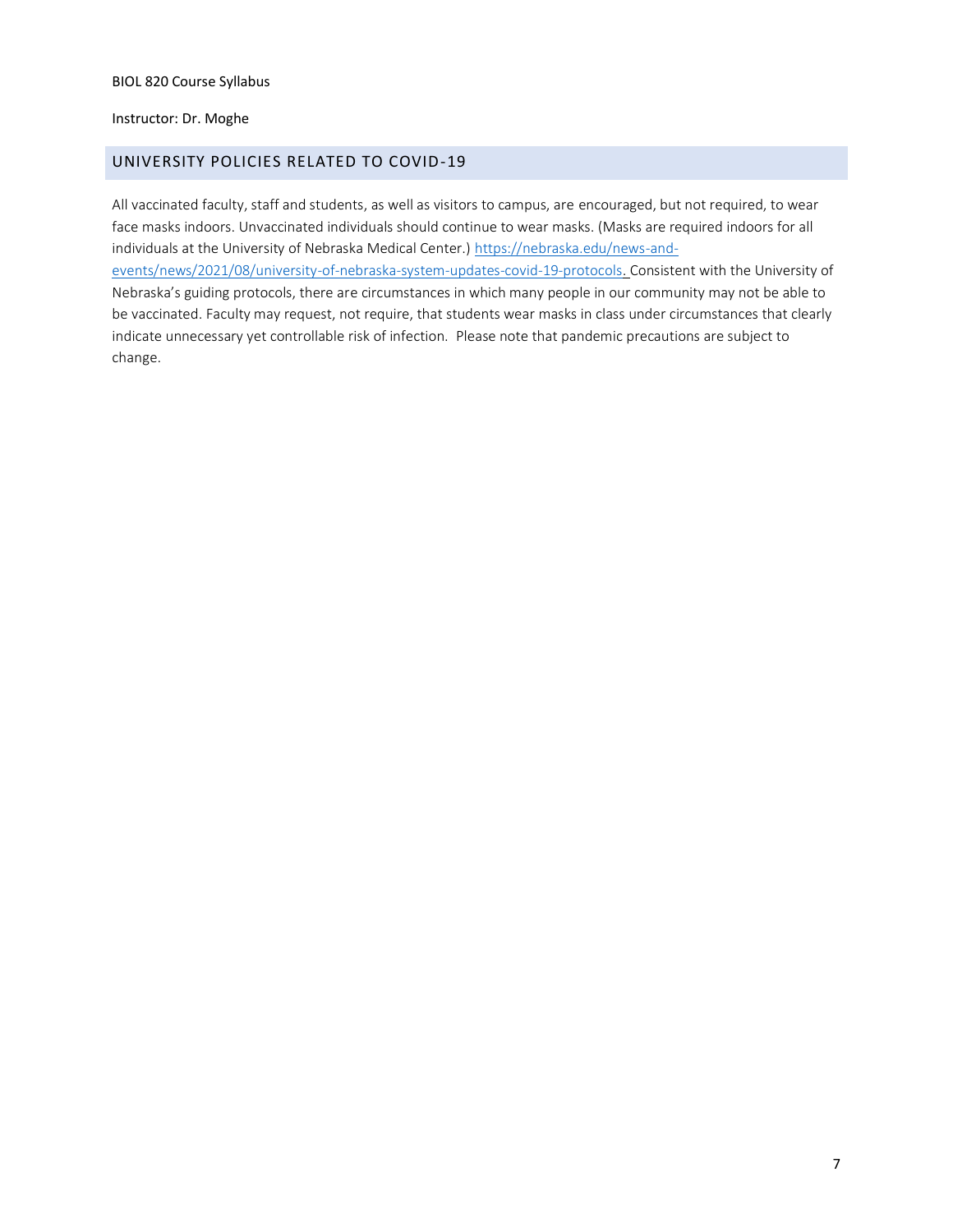# Instructor: Dr. Moghe

# <span id="page-7-0"></span>TENTATIVE CLASS SCHEDULE, BIOL 820

- All weekly materials will be posted by 8 am on Mondays
- Quizzes and exams will be available from 8 am on Monday until 11:59pm on the following Tuesday
- All times in the syllabus and Canvas are in U.S Central Standard Time

| <b>Week</b>                                               | <b>Topic</b>                                                                                                                                                                   | <b>Reading</b>                                                                                                         | <b>Assessment</b>                                                                                                                         |
|-----------------------------------------------------------|--------------------------------------------------------------------------------------------------------------------------------------------------------------------------------|------------------------------------------------------------------------------------------------------------------------|-------------------------------------------------------------------------------------------------------------------------------------------|
| Week <sub>1</sub><br>Aug 23                               | Module1.1: Introduction & Syllabus<br>Module 1.2: Why graduate school?<br>Module 1.3: Online Etiquette                                                                         | -Syllabus<br>-Email advice                                                                                             | D1: Class introductions (open: Aug 23 - Aug 31)<br>mA1: Why graduate school? (due: Aug 31)                                                |
| Week <sub>2</sub><br>Aug 30                               | Module 2.1: Fields in Biology<br>Module 2.2: UNK Biology Faculty<br>Module 2.3: Scope of Research<br>Projects                                                                  | -Biology wiki<br>-Biology faculty at<br><b>UNK</b>                                                                     | mA2: What area of Biology is most interesting to<br>you? (due: Sep 7)                                                                     |
| Week <sub>3</sub><br>Sep 6<br><i>*Labor Day:</i><br>Sep 6 | Module 3.1: MS Degree<br><b>Requirements</b><br>Module 3.2: What is Science?<br>Module 3.3: Doing Good Science                                                                 | -Department of<br><b>Biology Graduate</b><br><b>Student Handbook</b><br>and Graduate<br>Catalog<br>-McDonald, pp.16-17 | mA3: hypothetical program of study (due: Sep<br>14)<br>mA4: preliminary scientific question, null and<br>alternative hypotheses (due: 21) |
| Week 4<br>Sep 13                                          | Module 4.1: Using Scientific<br>Literature<br>Module 4.2: Reading Scientific<br>Papers<br>Module 4.3: Writing Scientific<br>material<br>Module 4.4: Writing Research<br>Papers | -McMillan, Chapter 1<br>& 4<br>-Papers posted for<br>D <sub>2</sub>                                                    | D2: Scientific paper evaluation (open: Sep 13 -<br>Sep 21)                                                                                |
| Week <sub>5</sub><br>Sep 20                               | Module 5.1: Writing review papers<br>Module 5.2: Proper citation of<br>sources                                                                                                 | -McMillan Chapters 5<br>and 6<br>-Paper on graduate<br>writing                                                         | A1: annotated bibliography (due: Oct 5)<br>A2: Review Paper (due: Nov 9)                                                                  |
| Week <sub>6</sub><br>Sep 27                               | <b>EXAM WEEK</b>                                                                                                                                                               |                                                                                                                        | EXAM 1 (available: Sep 27 - Oct 5)                                                                                                        |
| Week 7<br>Oct 4                                           | Module 6.1: Fundamentals of<br>experimental Design<br>Module 6.2: Types of Data<br>Module 6.3: Data Collection &<br>Management                                                 | McMillan, Chapter 2<br>McDonald, pp 3-17;<br>24-28                                                                     | mA5: critical evaluation of scientific questions<br>and hypotheses with preliminary experimental<br>design (due: Oct 12)                  |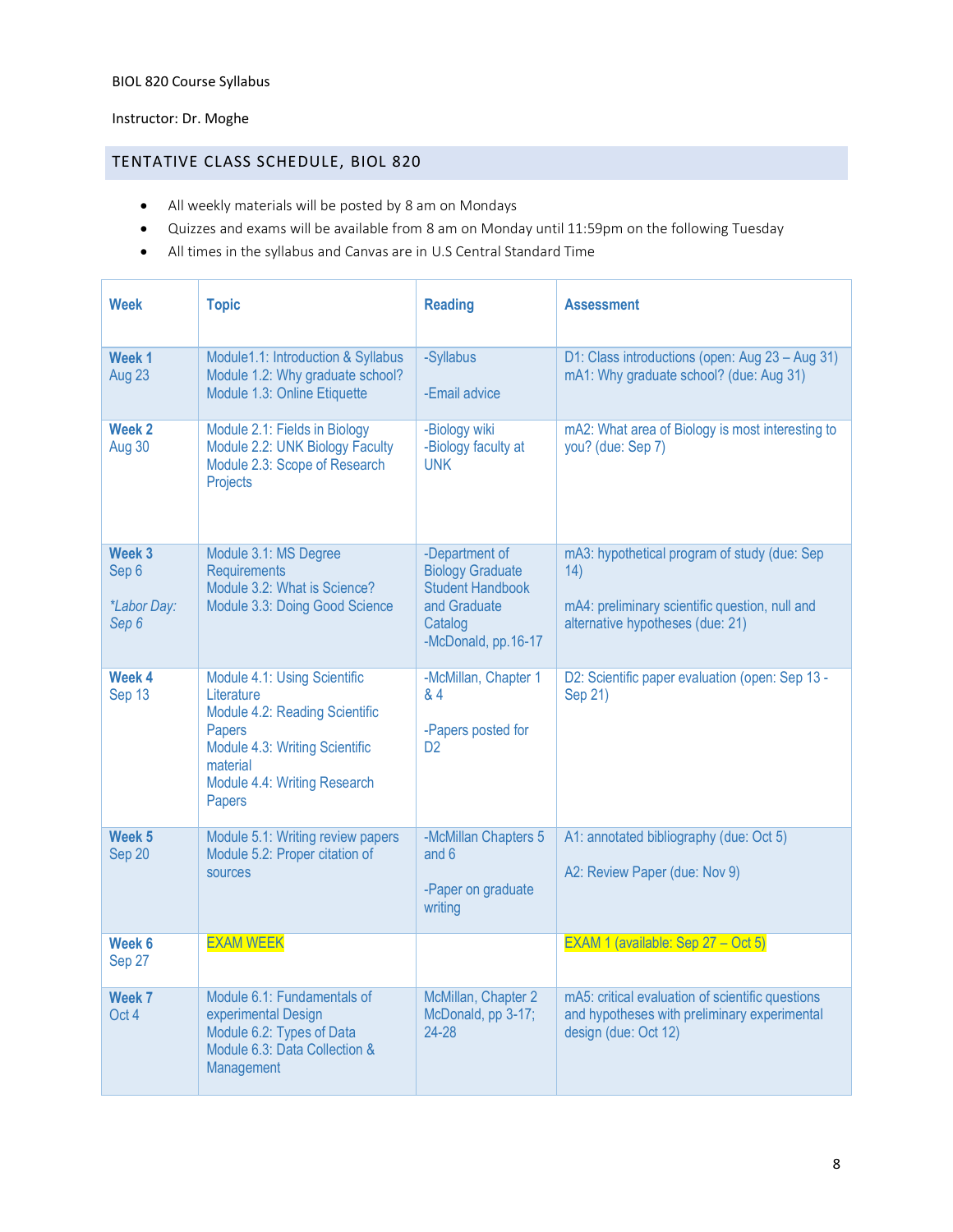# Instructor: Dr. Moghe

| Week 8<br>Oct 11                                                                                            | Module 7.1: Statistical Theory<br>Module 7.2: Descriptive Statistics<br>Module 7.3: Hypothesis Tests                                                                    | McDonald, 16-23;<br>101-131; 146-<br>157;173-179                                                                                                                                                               | D3: experimental design and statistics (open:<br>Oct 11 - Oct 20)                                                                                            |
|-------------------------------------------------------------------------------------------------------------|-------------------------------------------------------------------------------------------------------------------------------------------------------------------------|----------------------------------------------------------------------------------------------------------------------------------------------------------------------------------------------------------------|--------------------------------------------------------------------------------------------------------------------------------------------------------------|
| Week 9<br>Oct 18<br><i><b>*Fall break:</b></i><br>Oct 18-19<br><i>*Last day to</i><br>drop class:<br>Oct 22 | Module 8.1: Displaying Data                                                                                                                                             | McMillan Chapter 3                                                                                                                                                                                             | mA6: table and graphs for provided data sets<br>(due: Nov 2)                                                                                                 |
| Week 10<br><b>Oct 25</b>                                                                                    | Module 9.1: Evaluation of Study<br>Design                                                                                                                               | McDonald, pp. 296-<br>299                                                                                                                                                                                      | A3: final scientific question with hypotheses,<br>experimental design and proposed statistical<br>tests (due: Nov 16)                                        |
| Week 11<br>Nov <sub>1</sub>                                                                                 | <b>EXAM WEEK</b>                                                                                                                                                        |                                                                                                                                                                                                                | EXAM 2 (available: Nov $1 -$ Nov 9)                                                                                                                          |
| Week 12<br>Nov 8                                                                                            | Module 10.1: Research and<br><b>Regulations</b><br>Module 10.2: Research Using<br><b>Vertebrate Animals</b><br>Module 10.3: Research Using<br><b>Human Participants</b> | -IRB instructions and<br>forms<br>-IACUC instructions<br>and forms, NIH guide<br><b>Federal collection</b><br>permit forms,<br>Nebraska collection<br>permit forms<br>-Protected plants and<br>non-vertebrates | A4: IRB or IACUC as required for your<br>hypothesis, or provided option (due: Nov 23)                                                                        |
| Week 13<br><b>Nov 15</b>                                                                                    | Module 11.1: Scientific<br><b>Presentations</b><br>Module 11.2: Research Proposals<br>(Grants)<br>Module 12.1: Student research<br>funding                              | -McMillan Chapter 10<br>-Funding sources                                                                                                                                                                       | A5 part 1: Submit generic grant application initial<br>draft for review by peers (due: Nov 30)<br>A6: Generic grant application final draft (due:<br>Dec 14) |
| Week 14<br><b>Nov 22</b>                                                                                    |                                                                                                                                                                         |                                                                                                                                                                                                                |                                                                                                                                                              |
| <i>*Thanksgiving</i><br>break: Nov<br>$24 - 27$                                                             |                                                                                                                                                                         |                                                                                                                                                                                                                |                                                                                                                                                              |
| Week 15<br><b>Nov 29</b>                                                                                    | Peer review of grants                                                                                                                                                   | -Peer grants                                                                                                                                                                                                   | A5 part 2: Review peers submitted grant<br>applications on discussion board (due: Dec 7)                                                                     |
| Week 16<br>Dec <sub>6</sub>                                                                                 | <b>FINALS</b>                                                                                                                                                           |                                                                                                                                                                                                                | <b>FINAL EXAM</b><br>Available: Dec 6 - Dec 14                                                                                                               |
| Week 17<br>Dec 13                                                                                           | <b>FINALS</b>                                                                                                                                                           |                                                                                                                                                                                                                | <b>FINAL EXAM</b><br>Available: Dec 6 - Dec 14                                                                                                               |